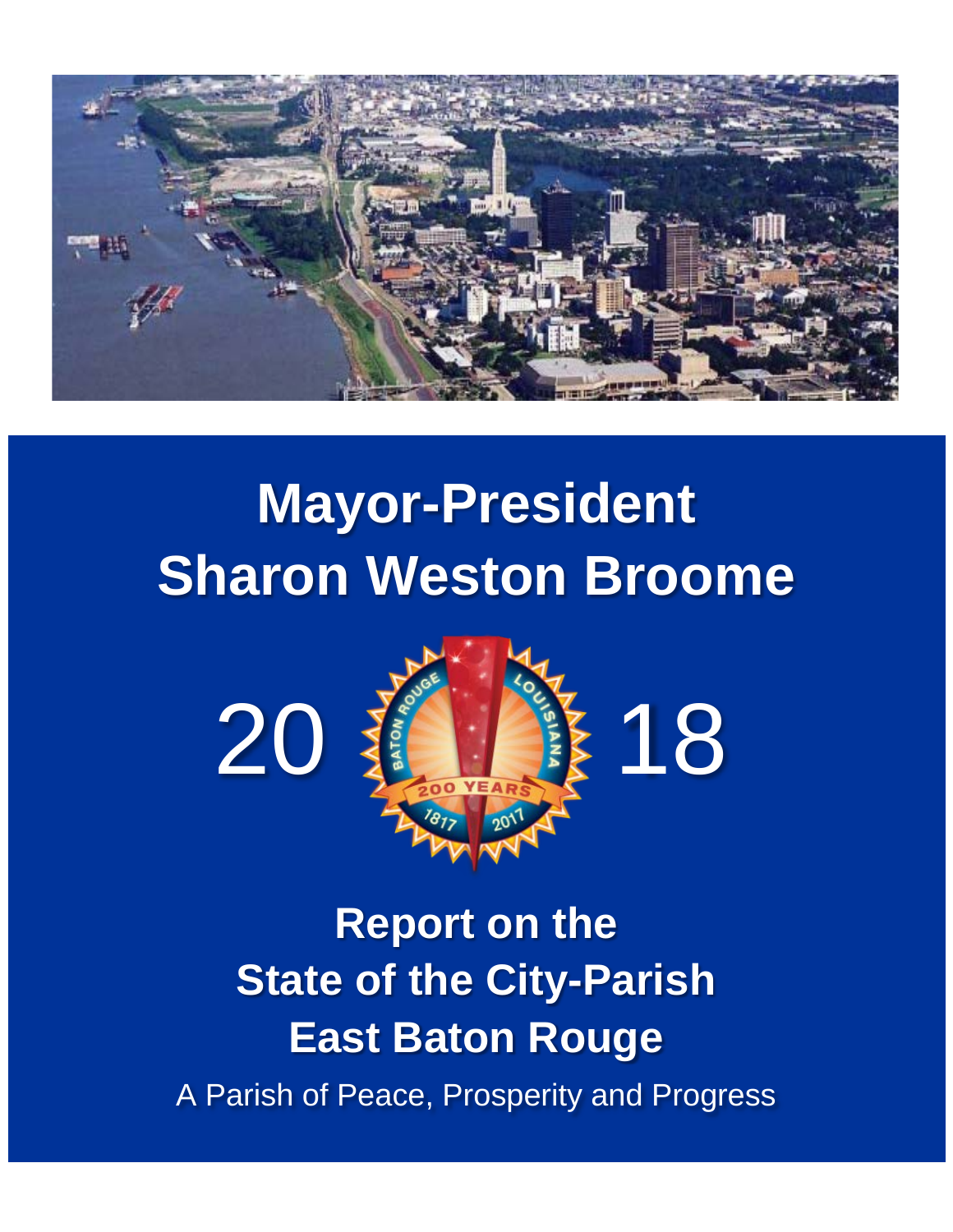# **Broome Administration's Year One Accomplishments**

During her first year in office, Mayor-President Sharon Weston Broome and her administration made significant progress toward delivering an East Baton Rouge Parish that is a place of peace, prosperity and progress. With a focus on flood recovery, public safety, and sustainable growth for the next generation, Mayor-President Broome is implementing innovative, data-driven strategies and bold solutions to advancing our City-Parish.

Among the year's top priorities and major accomplishments:

- Advancing flood recovery efforts for our citizens from the devastating August 2016 floods, and working to ensure East Baton Rouge rebuilds in a more resilient manner
- Increasing opportunities and removing barriers toward an education agenda for the children of East Baton Rouge Parish
- Bridging a strong relationship between the public and Baton Rouge's public safety departments
- Reenergizing a commitment to quality of place issues, to beautify and improve the overall cleanliness and appearance of the city and parish
- Managing the City-Parish finances in a fiscally responsible manner, while also ensuring the highest possible customer service for our citizens

Mayor-President Broome is advancing a City-Parish government that is more open, accessible and datadriven in order to address the needs of the citizens of East Baton Rouge. This year, East Baton Rouge introduced a publicly-vetted Open Data BR program. The purpose is to make all publishable City-Parish data and information easily accessible to the public, thereby helping to improve service delivery, increase transparency and enhance coordination and efficiency among departments, partner agencies and residents.

The Mayor-President formed a BRPD Chief Search Committee, made up of a diverse group of 14 community leaders, to interview and recommend finalists for the position of Police Chief of the Baton Rouge Police Department. Candidates were publicly interviewed in an open meeting format, allowing the public to fully vet and provide feedback on all of the candidates. Additionally, Mayor-President Broome hosted the first of her "Call to Action" meetings, attended by over 200 citizens, focused on finding solutions to the challenges of violent crime.

Mayor-President Broome's collaborative leadership style, forward-looking vision and willingness to explore innovative solutions are creating an East Baton Rouge that is both data-driven and inclusive of all its citizens.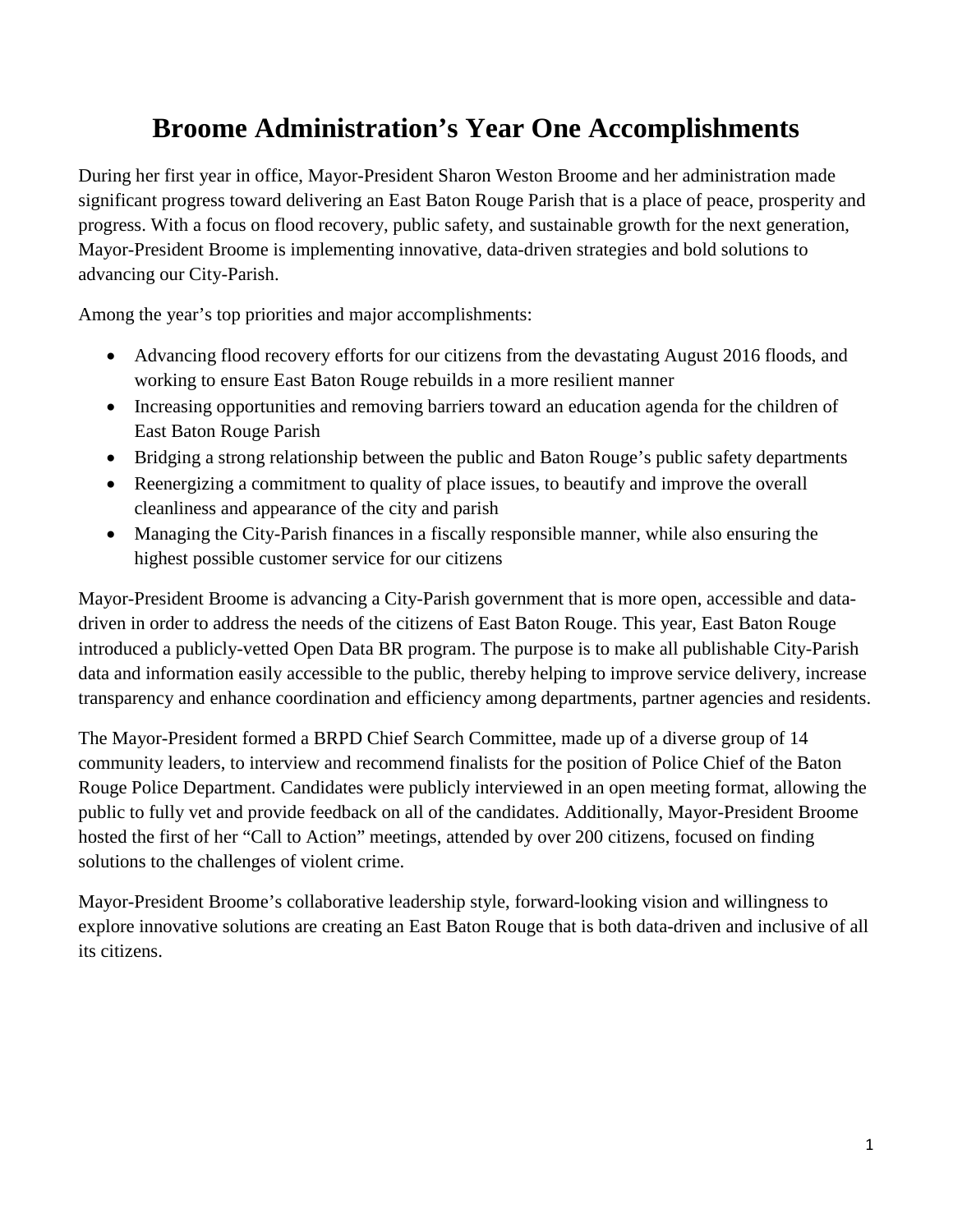# **Table of Contents**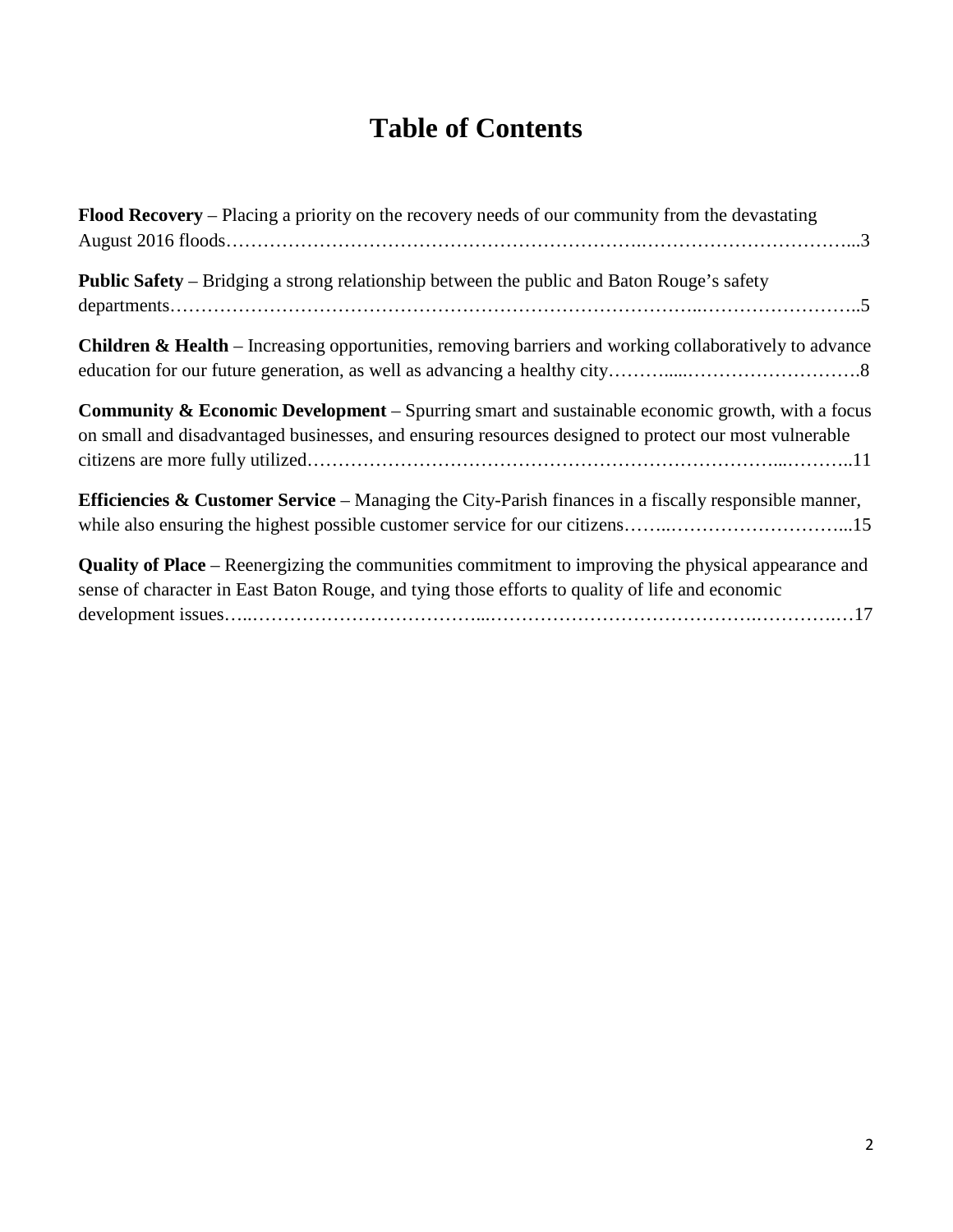## **Flood Recovery**

#### **Maximizing Federal Recovery Dollars**

Revised and received federal approval for a plan to expend \$11 million in recovery dollars, dedicating the funds to rental rehabilitation, homeowner repair and homelessness prevention

Within the first 60 days in office, Mayor Broome presented to the Restore Louisiana Task Force, expressing the need for greater flexibility in the expenditure of federal recovery dollars, as well as the need for continued resources to Louisiana and East Baton Rouge Parish

To date, \$65.4 million has been expended on FEMA recovery projects for East Baton Rouge Parish, with \$42.5 million reimbursed to the City-Parish by the federal government, and an additional \$5 million reimbursed from insurance proceeds

Secured Federal Highway Administration funds to repair 25 traffic signals damaged during the August 2016 flood

Mayor Broome hosted staff members from the U.S. House Oversight & Government Reform committee, meeting with East Baton Rouge parish and municipal officials, as well as Congressional delegation staff, to discuss flood response efforts

Hosted 7 Hazard Mitigation outreach meetings to local homeowners affected by the 2016 flood

Secured \$112 million in federal Hazard Mitigation Grant Program dollars related to the August 2016 flood, as well as Hurricane Gustav

#### **Advancing Recovery & Resilience Efforts**

Mayor Broome sought and received a 6-month extension from FEMA for EBR's flood debris removal program. In total, more than 1.98 million cubic yards of debris were collected, representing one of the largest and most complex debris removal efforts of its kind. This amount is the equivalent of filling a football field nearly ten stories high with debris

Reflecting on one-year of recovery and recognizing many of those who were impacted by the August 2016 flood, Mayor Broome hosted "A Time of Reflection" Prayer service in August 2017

In coordination with the Center for Planning Excellence and the Greater New Orleans Foundation, Mayor Broome hosted the Baton Rouge Resilient Infrastructure Workshop, bringing in partners from throughout the parish focusing on techniques for building resiliency into infrastructure project development

Strengthened property maintenance code in order to address flooded, abandoned structures in the parish that would not qualify for condemnation under the previous code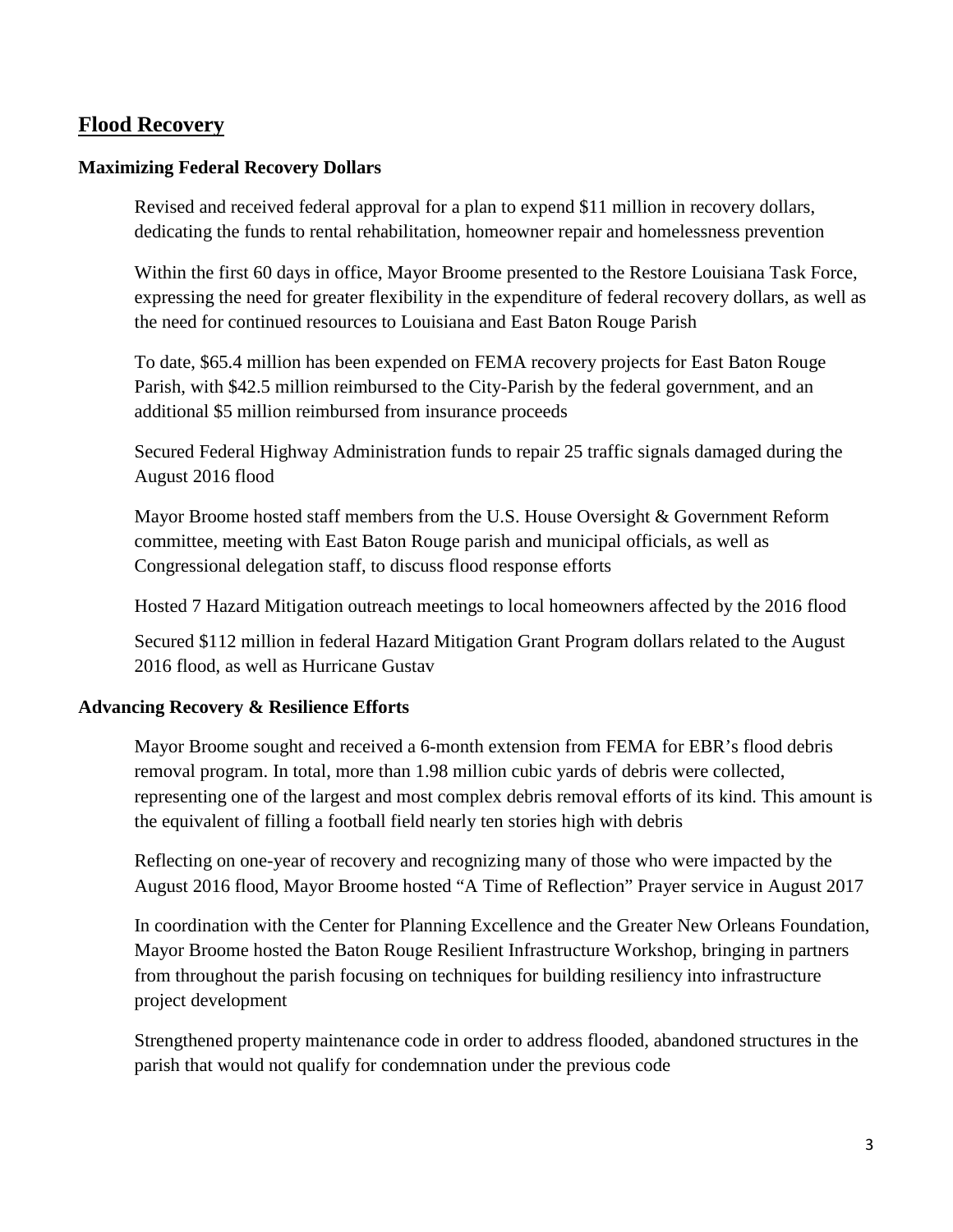#### **Improving Drainage**

Kicked off the development of East Baton Rouge Parish's first-ever Stormwater Management Plan, that will identify and prioritize necessary or desirable improvements to the parish's drainage system, and will also develop descriptions and estimated capital and operational costs

Secured \$104 million in federal Hazard Mitigation Grant Program dollars related to the August 2016 flood that is being targeted largely towards expanding capacity in critical drainage and preparedness areas of the parish

Approximately 147,140 linear feet of drainage canals have been identified and documented as disaster-related debris in need of removal and disposal

Focusing on drainage maintenance and cleanouts, Mayor Broome directed the Drainage Maintenance Division to concentrate this year on several concrete-lined canals throughout the parish, removing debris, driftwood and other trash that accumulated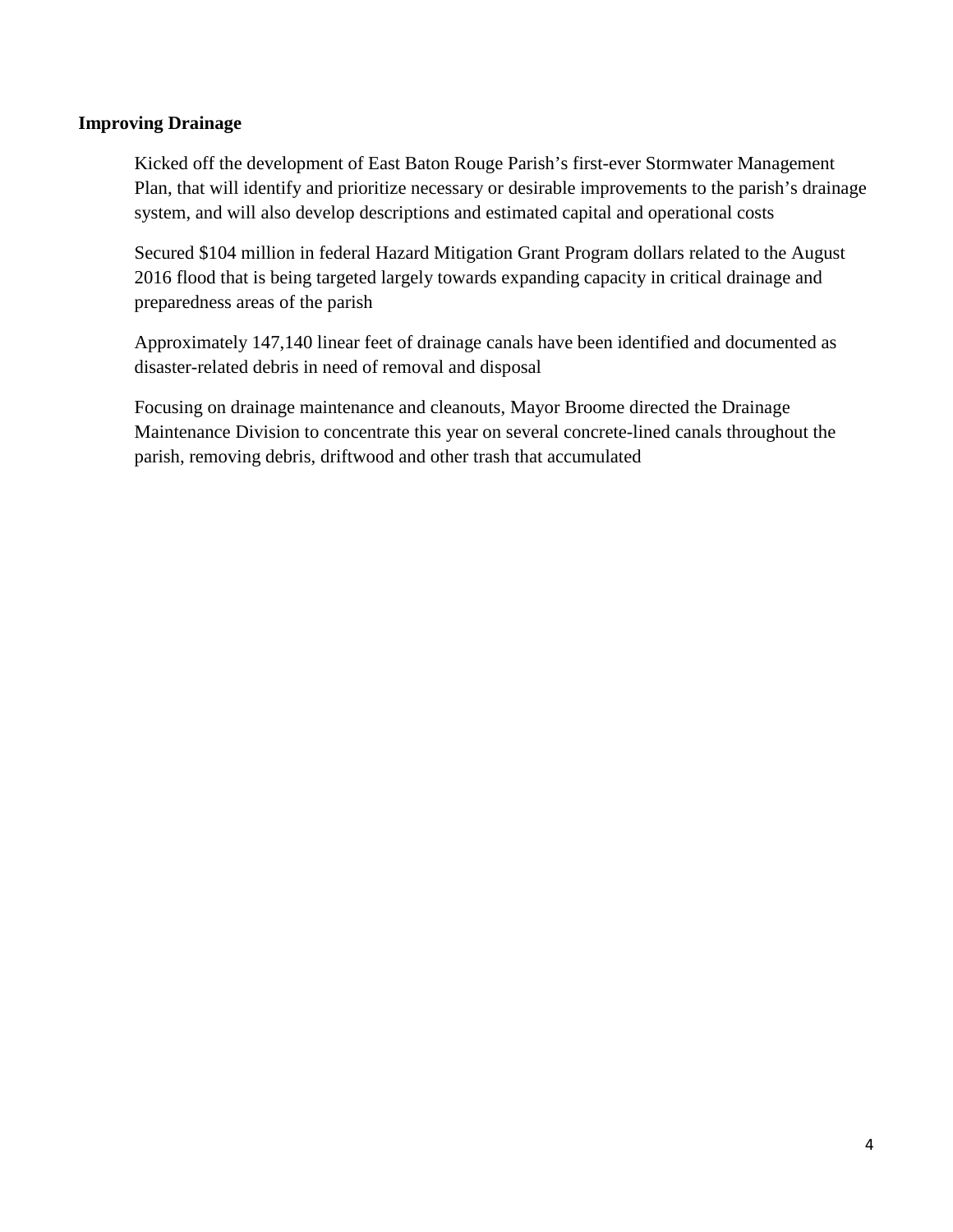## **Public Safety**

#### **Police Department Reform Efforts**

Mayor Broome appointed a new Chief of the Baton Rouge Police Department, Murphy Paul, following a transparent interview process conducted by a 14-member community committee

Implemented policy recommendations from a collaborative effort between law enforcement officials and community leaders to enhance the Police Department's use-of-force policies

Body cameras purchased and deployed for all police officers

Mayor Broome budgeted for an additional police training academy in 2018, with 35 recruits in each of the two academies

Implementing the new GeauxBRPD website and recruiting campaign to help streamline the recruiting process and help recruit a more diverse workforce

East Baton Rouge EMS trained hundreds of police and fire personnel on the proper use of tourniquets. EMS is currently training police officers on the administration of the overdose drug, Narcan, to assist with opioid overdoses in emergency situations

Developed the Public Safety Common Operational Platform (PSCOP), an interactive digital mapping system that consolidates public safety-related information into one central map-based environment, providing BRPD with the ability to more effectively manage current incidents, as well as track trends to better deploy resources

#### **Focusing on Public Safety and Crime Prevention**

Placing priority and budgeting limited local tax dollars towards replacement public safety vehicles for police and fire personnel

Mayor Broome hosted the first of her "Call to Action" meetings, attended by over 200 citizens, focused on finding solutions to the challenges of violent crime

Demolished 125 blighted structures, processed over 190 property condemnations and secured 530 blight court judgements, to address blighted property in the parish

Received \$750,000 grant from the International Association of Chiefs of Police launching an initiative aimed at addressing the needs of communities directly impacted by high-profile incidences of violence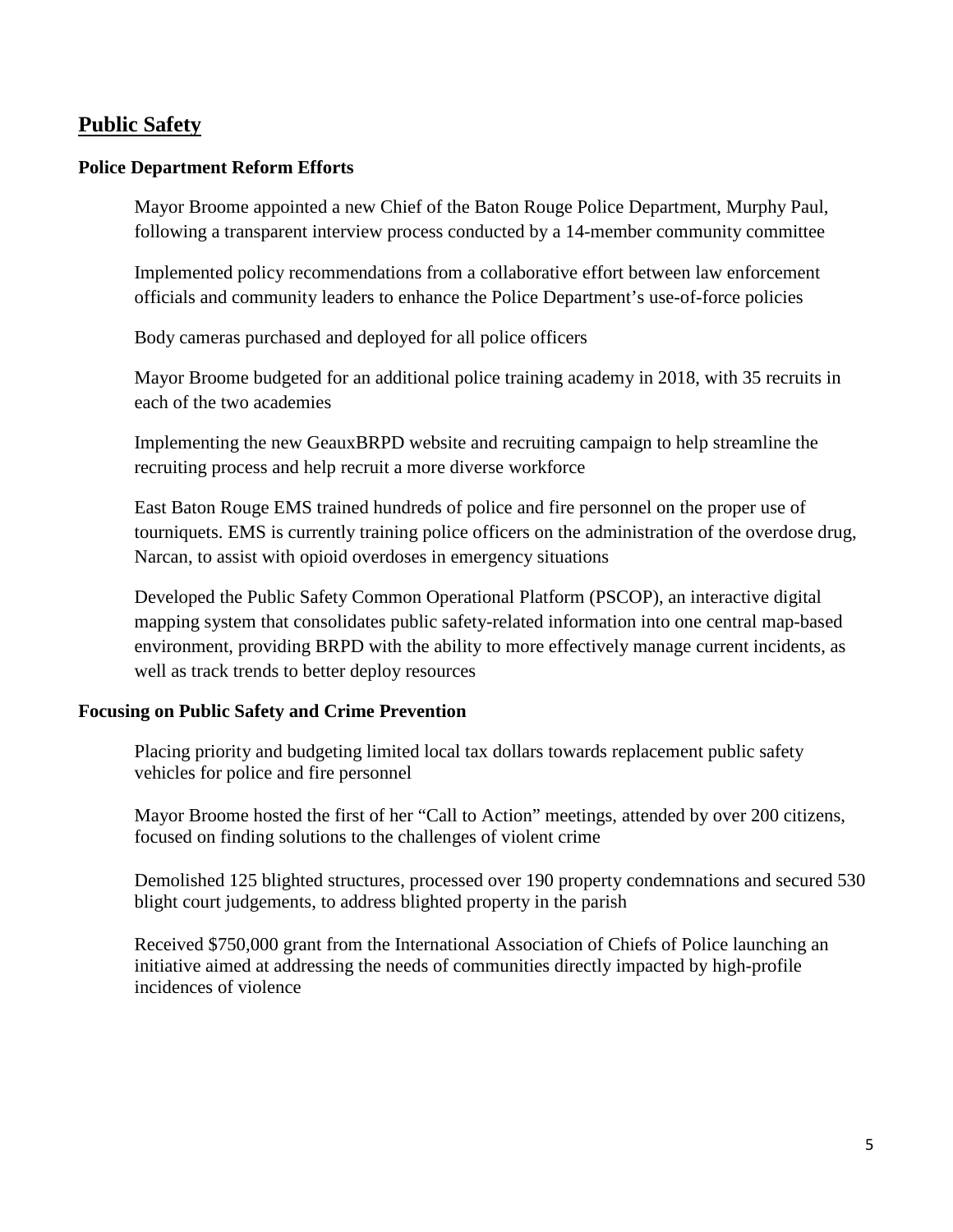#### **Strengthening Community Relations**

Hosted in conjunction with the Baton Rouge Police Department "Meet the Beat" meetings around the City, bringing together community members with officers who serve and protect in their neighborhood.

Participated in the "National Night Out Against Crime," reaching over 500 children and their families, and providing all-hazard safety tips

Coordinated with the Baton Rouge Police Department the relocation of the Police Memorial statues to the BRPD Headquarters

Following Hurricanes Harvey and Irma, Mayor Broome approved Baton Rouge Fire Department personnel to deploy to Texas and Florida to assist with search and rescue efforts. Mayor Broome later recognized these personnel by presenting them with Certificates of Commendation for their selfless efforts

Mayor Broome partnered with the Baton Rouge Police Department on the Baton Rouge Police Athletic League Youth Mentoring Program, using civic, educational, athletic and recreational activities to create understanding and trust between youth and law enforcement

#### **Being "Red Stick Ready" – Providing High-Quality Emergency Preparedness**

Mayor's Office of Homeland Security and Emergency Preparedness (MOHSEP) activated the East Baton Rouge Parish Emergency Operations Center for 17 separate incidents in 2017, including: Tropical Storm Cindy Hurricane Harvey Hurricane Irma Tropical Storm Nate

Announced and awarded \$167,478 emergency preparedness grant, in conjunction with cities of Baker, Central and Zachary, as well as the East Baton Rouge Sheriff's office, for the purchase of critical communication equipment that will benefit all entities during times of disaster

Co-hosted the 2017 Hurricane Awareness Day at the Baton Rouge Metropolitan Airport

Hosted a Red Stick Ready Day at the Mall of Louisiana raising community safety and hurricane awareness to over 1,000 citizens

Hosted an International Delegation from Haiti to demonstrate the capabilities and processes of the East Baton Rouge Parish Emergency Operations Center

Updated the East Baton Rouge Parish Multi-Year Strategic Plan and the Regional Multi-year Training and Exercise Plan in coordination with the 7 surrounding parishes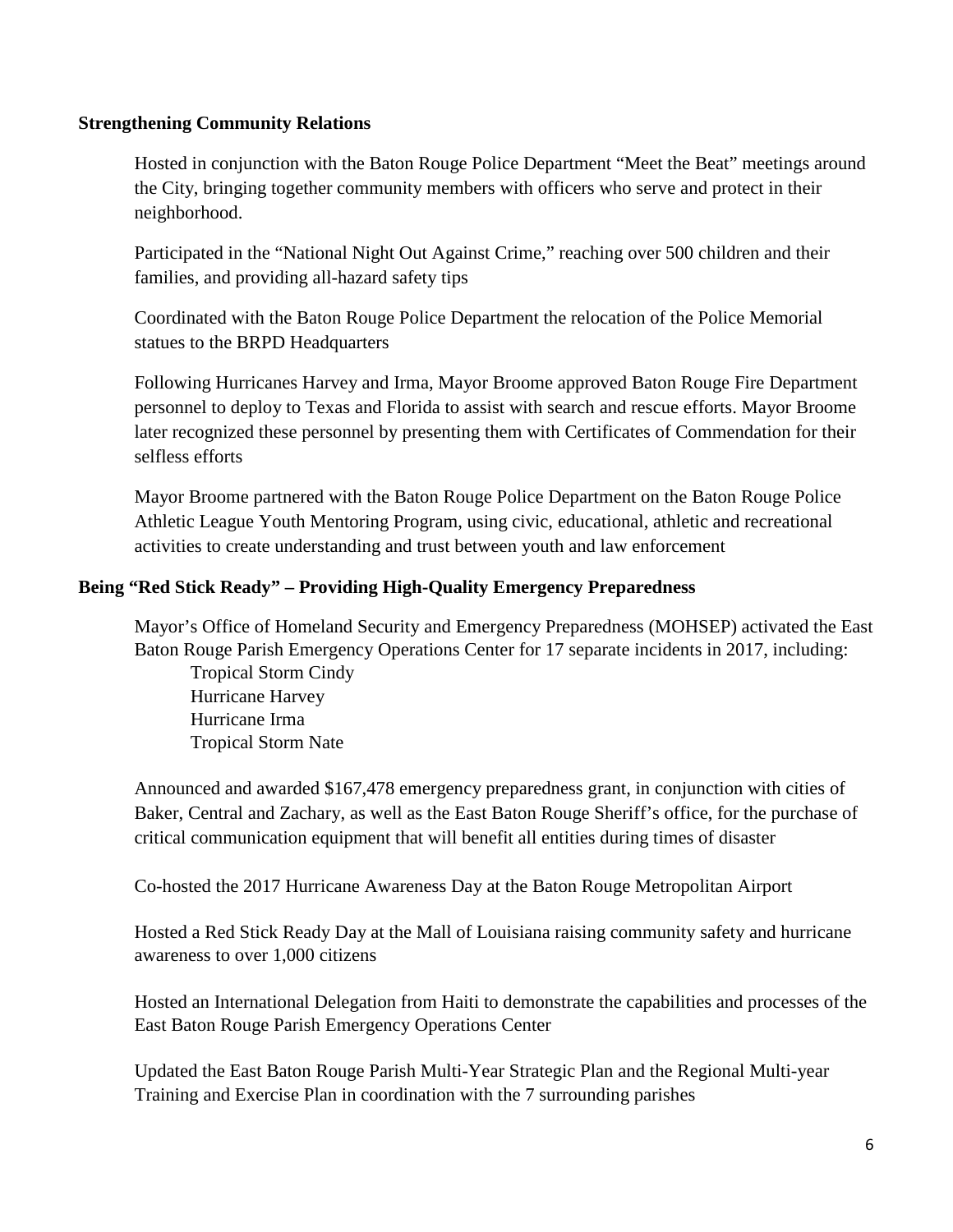Developed a Mass Communication plan document to aid East Baton Rouge Parish first responders during a disaster or emergency

Along with the cities of Baker, Central and Zachary, adopted the East Baton Rouge Parish Hazard Mitigation Plan, in collaboration with the Governor's Office of Homeland Security and Emergency Preparedness and the Federal Emergency Management Agency allowing East Baton Rouge Parish to receive federal disaster funding

Updated the East Baton Rouge Parish Emergency Pet Shelter Planning in coordination with animal stakeholders to ensure that pet owners have available resources in the event of a disaster

In coordination with the Baton Rouge Metropolitan Airport and other State and Regional stakeholders, Mayor Broome and the MOHSEP team conducted a full-scale comprehensive airport disaster drill to test the City-Parish's capability to successfully respond to a mass casualty incident

MOHSEP participated in an ExxonMobil Oil Spill Exercise and Drill in coordination with West Baton Rouge Parish, Louisiana Department of Environmental Quality and several key private sector stakeholders to test local emergency plans and tactical operations and train for real emergency events

Hosted training for Crisis Management for School Based Incidents to assist in school-based emergency response planning and crisis management through information sharing and training

Began preliminary planning to coordinate with Volunteer Organizations Active in Disaster partnerships as well as the 211 Call Center to develop a program to supply sand bags to senior citizens or citizens with access and function needs

Coordinated with the American Red Cross to ensure adequate shelter locations and support resources are properly identified and staffed for future emergencies

Developing procedures and identifying resources to assist over 250 local healthcare facilities comply with new business continuity and reporting regulations mandated by the Centers for Medicare and Medicaid Services Coalition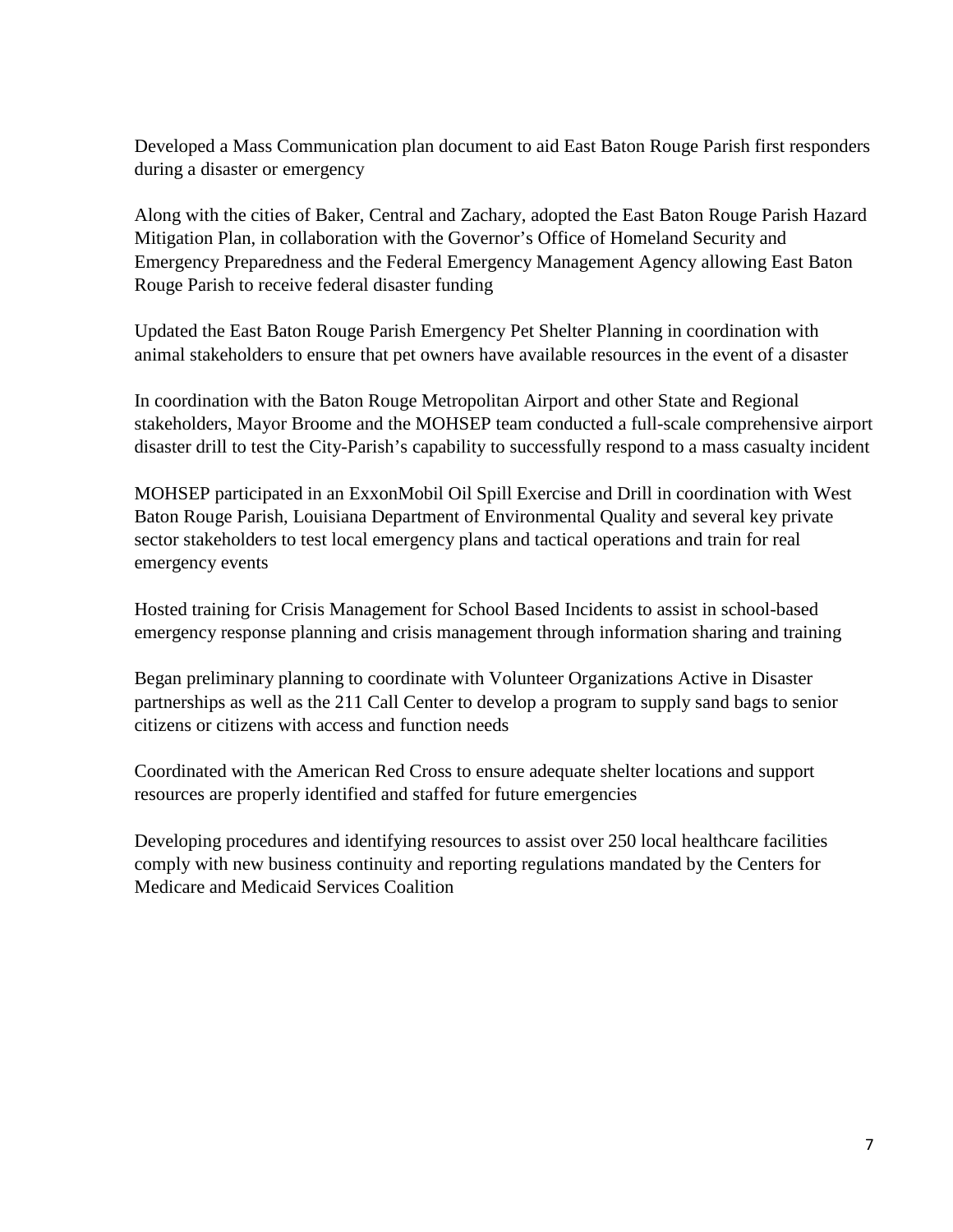# **Children & Health**

#### **Focusing Resources on Children**

Mayor Broome convened the first-ever joint meeting of the East Baton Rouge Metropolitan Council and the East Baton Rouge Parish School Board, discussing ways to partner and work towards common goals

Launched a Cradle to K Initiative, consisting of a coalition of 25 organizations working with expectant and current mothers, and serving as a platform for parents to share ideas and advice on early childhood development and social readiness for children up to five years of age

Engaging with our local school system on the importance of sustainability and recycling, Mayor Broome and the Department of Environmental Services School Outreach Committee partnered with more than a dozen schools promoting science, technology, engineering and mathematics (STEM) concepts, sustainability and recycling. Accomplishments of this effort included:

Partnering with the Foundation for East Baton Rouge School System to plan and execute the 2017 EngineerIT Competition. This highly successful and visible event included more than 60 students from STEM schools across East Baton Rouge Parish, with activities and competitions that focused on water treatment and filtration, water quality and preventing clogs in our sewer system from fats, oils and grease (FOG)

Coordinating the second annual DES school recycling competition, resulting in the collection of more than 15,600 pounds – nearly 8 tons – of recyclable material. Woodlawn High School won the competition, collecting 111 carts and more than 5,700 pounds of recyclable materials, more than double what was collected in the competition last year

Hosting more than 40 students from McKinley High School at the South Wastewater Treatment Plant and Laboratory, where students learned about the various treatment processes at the plant and the testing performed by the lab technicians

Implemented a new online, internet-based educational program at the Department of Juvenile Services, creating better on-level education to meet youth where they are, and also providing an additional 15 Chromebooks for the program

Partnered with AMIKids Workforce Program to accept at-risk youth for opportunities to achieve workforce credentials

Successfully received \$1 million grant for the 'Resiliency in Communities After Stress and Trauma' (ReCAST) Program, utilizing a behavioral health model to address the needs of at-risk youth and their families in efforts to reduce youth violence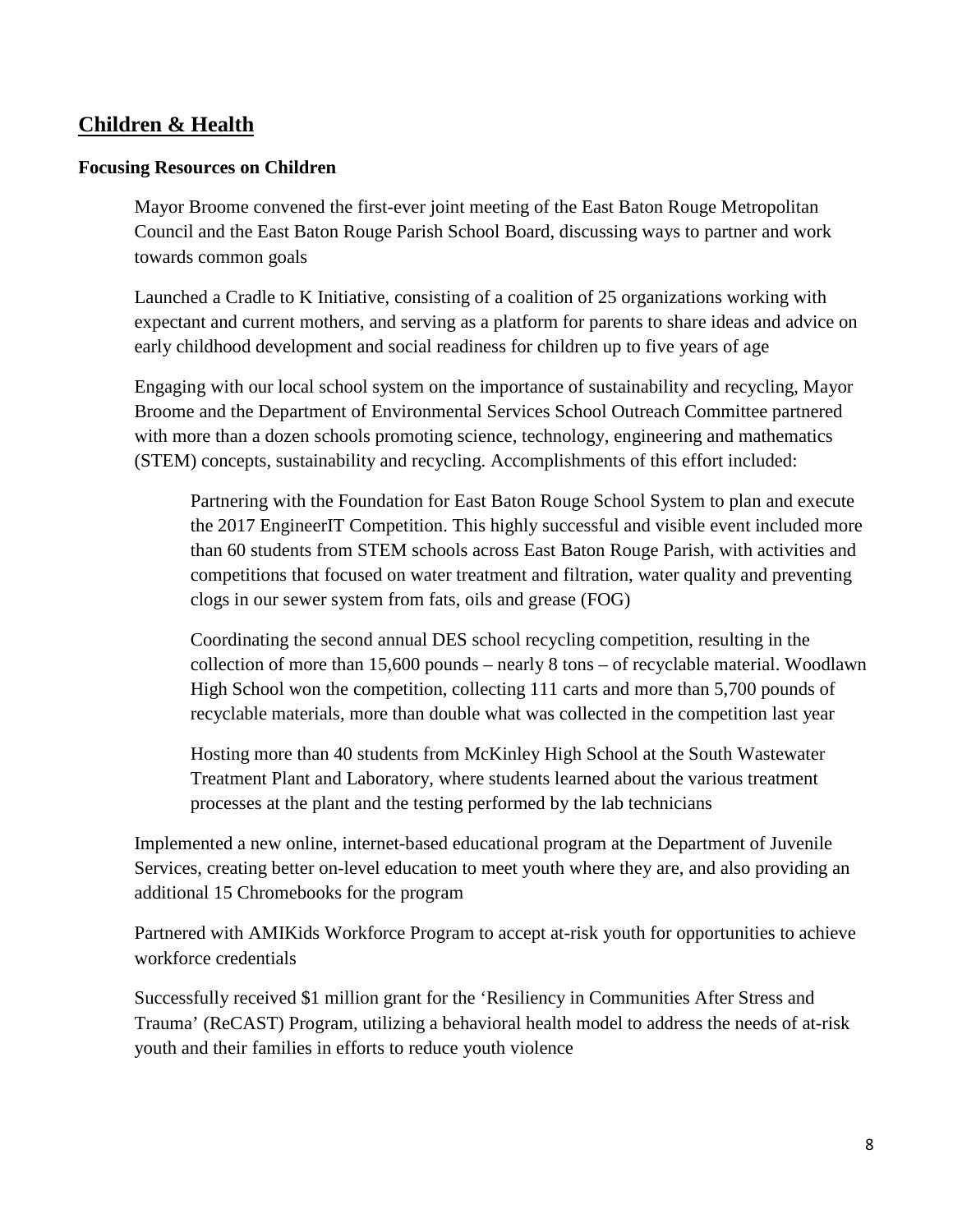#### **Promoting and Expanding Summer Employment Opportunities**

Through the Mayor's Summer Youth Employment Program, 300 high school students received workforce development experience and professional development skills. This number represents an increase of 100 students over previous years

Homeland Security personnel participated in LevelUP and EmployBR initiatives to provide internships to young adults who are interested in emergency management and volunteer Community Emergency Response Team activities

Developed and hosted a Junior Community Emergency Response Training (JR CERT) summer camp program. Utilizing an All Hazards Educational Training Trailer, MOHSEP staff educated over 300 campers to be Red Stick Ready during an emergency

Managed the Baton Rouge Performance Partnership Pilot Program, providing opportunities for students to learn trade skills, earn industry-based certifications, participate in paid internships and opportunities for post-graduation employment

Engaged over 100 out-of-school youth into the Making a Positive Step (MAPS) Work Experience Program, through EmployBR

Partnered with the WIOA Young Adult Center to provide additional tutoring and adult education to out-of-school youth, as well as assist them in meeting and/or exceeding their career goals at a one stop location and provide intensive one-on-one assistance

#### **Promoting A Healthy City**

Advanced and signed into law the East Baton Rouge Smoke Free Ordinance, in conjunction with the American Cancer Society's Great American Smokeout

Through the Mayor's Healthy City Initiative, led the writing of the nation's only Joint Community Health Needs Assessment (CHNA) and Joint Implementation Plan. The CHNA is adopted by all East Baton Rouge Parish hospital providers, and delivers a single community health roadmap for the entire parish

Hosted a community meeting with over 100 attendees from the non-profit, for profit, public health and medical field to hear subject area experts present on the health priorities of East Baton Rouge Parish

In partnership with the Public Health Foundation, Catholic Health Association and community partners, Mayor Broome created a community HIV roadmap to address the HIV epidemic in East Baton Rouge

Hosted an HIV Re-engagement and Retention in Care Workshop in partnership with Healthy BR, The Ryan-White Program and ViiV Healthcare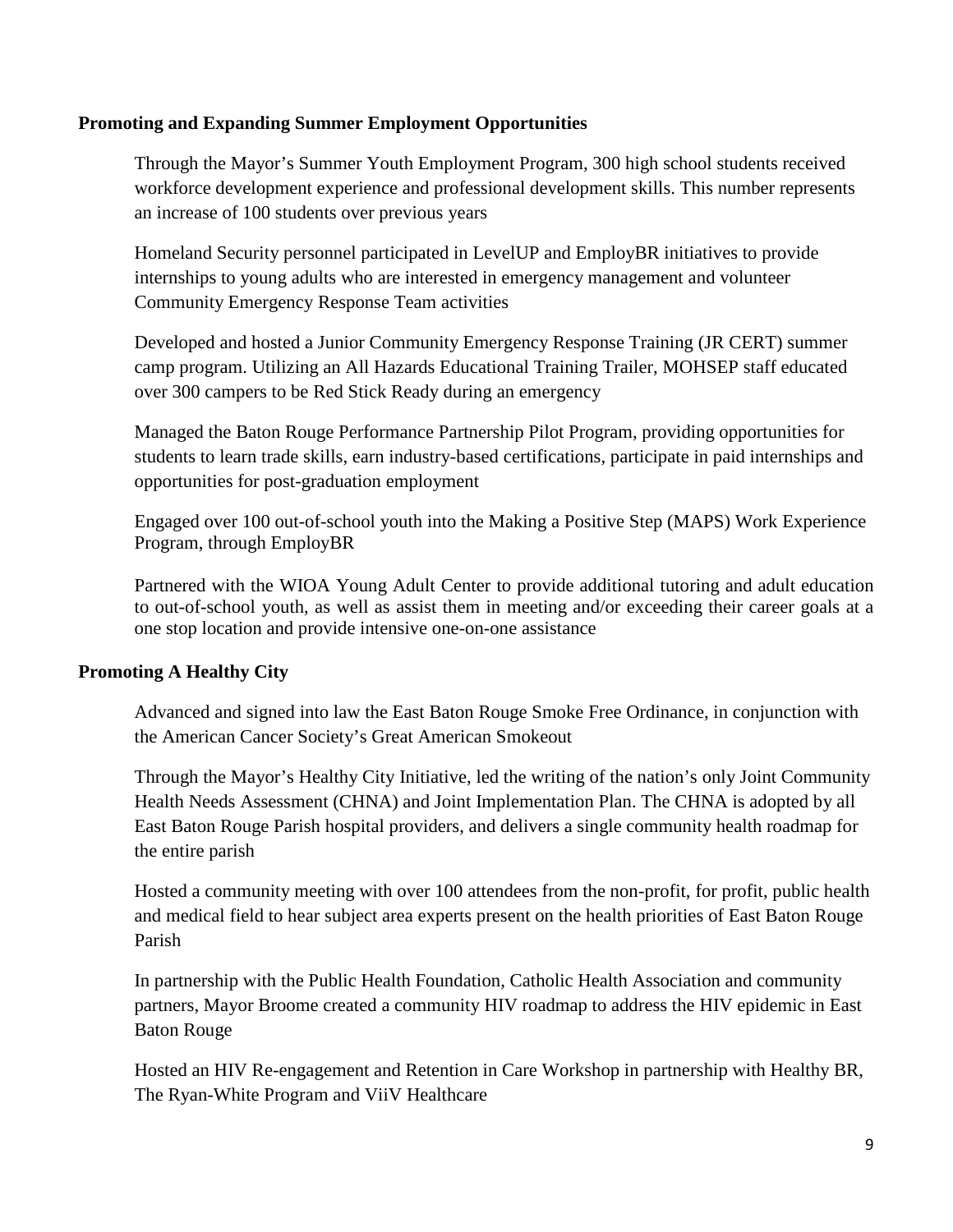Hosted the Mayor's Family Fit Day with over 500 participants

Launched the Mobile Integrated Health Program (MIH), with a mission to work diligently with all other agencies within East Baton Rouge Parish to reduce utilization of emergency departments, reduce readmission rates, and assist in improving patient outcomes by using all available resources within East Baton Rouge Parish. 55 patients were enrolled in the MIH program in 2017

Worked in partnership with the American Heart Association to launch an East Baton Rouge Parish Blood Pressure Taskforce

Hosted a Diabetes Expo at Pennington Biomedical Research Center with over 125 participants

#### **Developing a Healthy Workplace**

Implemented a Transition Report recommendation within the East Baton Rouge Emergency Medical Services to improve access for employees to mental health professionals. These qualified personnel assist our EMS team with handling the daily strains of the job, through the Critical Incident Stress Debriefing Team, a group of medics and other public safety personnel who respond to employees when appropriate

Working towards solutions to the opioid crisis, East Baton Rouge EMS is partnering with the East Baton Rouge Coroner's office to provide data regarding opioid overdoses

Participated in the East Baton Rouge Parish Health Fair to assist developing a family emergency plan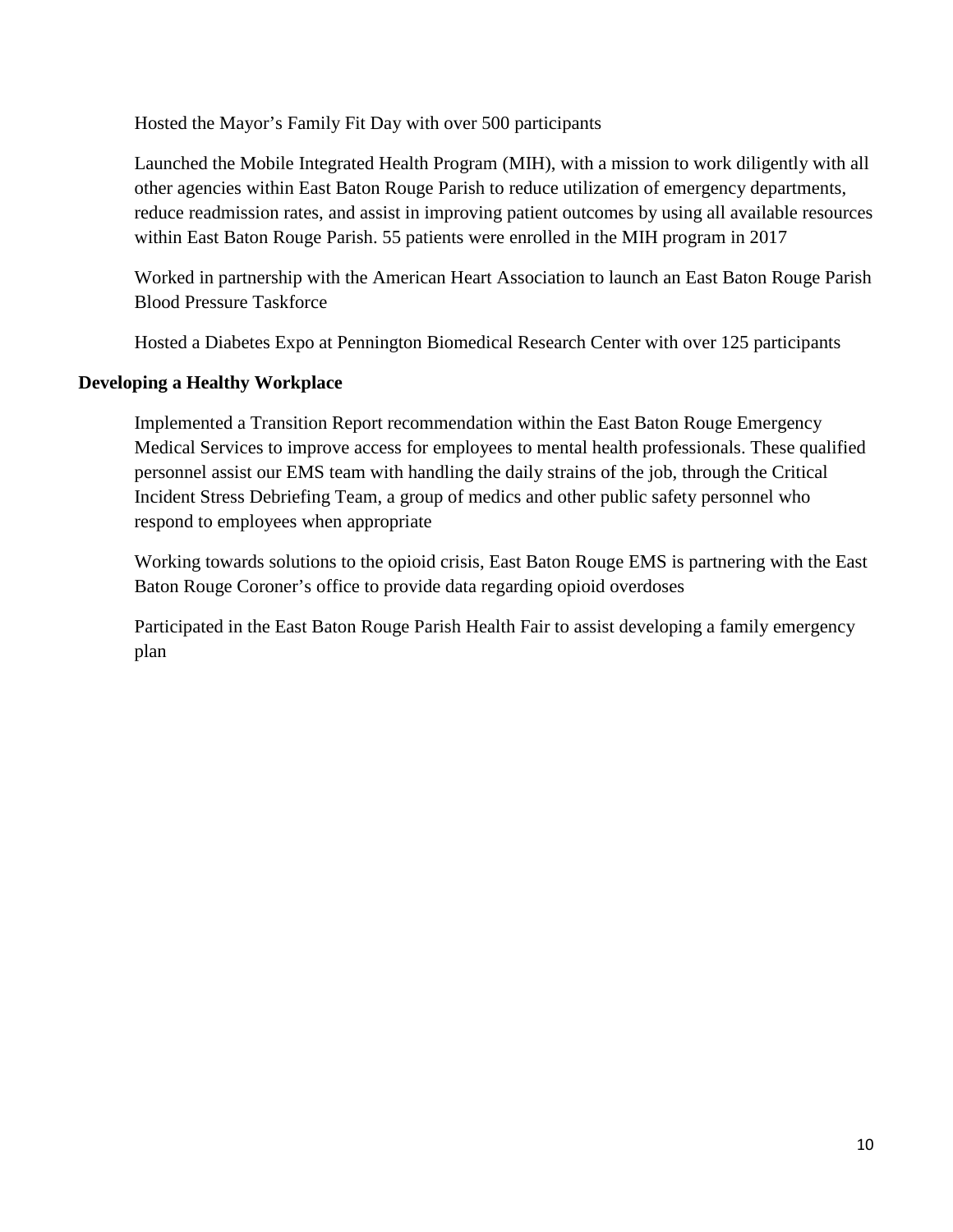# **Community & Economic Development**

#### **Supporting Economic Growth**

Mayor Broome furthered the City-Parish's partnership with the Baton Rouge Area Chamber, in order to support and pursue transformative economic development opportunities for East Baton Rouge Parish

Issued an Executive Order and established an Industrial Tax Exemption Program Committee, made up of representatives of several local governing bodies, in order to provide an orderly and effective way to evaluate requests

Recognizing the importance of providing access and equal opportunities for all entities seeking to do business with the City-Parish, Mayor Broome fulfilled a commitment to pursue funding to conduct a disparity study to evaluate City-Parish buying practices, focusing on increasing participation from minority- and women-owned businesses and veterans

Joined a number of partners and stakeholders to cut the ribbon on the 30-acre, \$25 million Water Campus/The Water Institute of the Gulf, an economic driver and cultural anchor connecting downtown and LSU

Worked with economic development partners to push through a Transition Report recommendation to execute a contract with a third-party permit review firm, providing expedited building plan reviews

In 2017, the Department of Permits and Inspections furthered development in our community by:

Issuing over 3,400 residential and commercial construction permits totaling more than \$883 million in project valuation and collecting over \$1.5 million in permit fees

Issuing over 18,000 occupancy and relocation permits for a collection of over \$1 million in permit fees

Issuing over 700 permits for pools, fences and signs totaling more than \$10 million in project valuation and over \$60,000 in permit fees

Processing over 200 submittals for new subdivisions, public street, drainage and sewer improvements, pond/grading permits, minor subdivisions and exchanges of property

Processing over 900 Flood Zone Forms, 75 culvert permits, 220 Federal Flood Insurance Information letters, 23 Flood variance requests, 26 substantial damage letters to residents, 523 Right of Way permits, and 25 Sanitary Sewer connection permits

Mayor Broome joined numerous partners and stakeholders breaking ground on the \$3.9 million renovation to City Hall Plaza, which includes revamps to Repentance Park, as well as a new downtown library.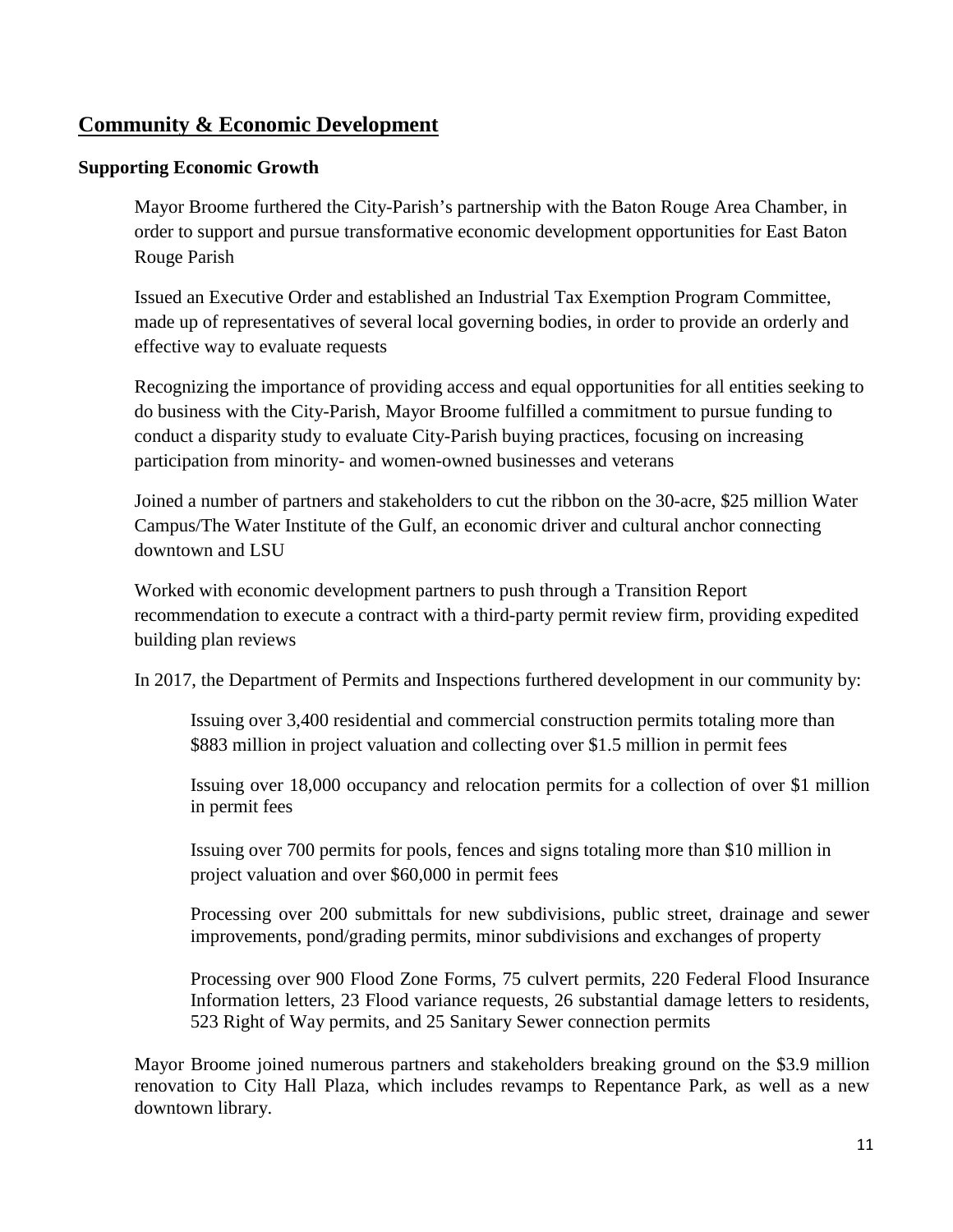Authorized the plans and funding for an \$18.1 million River Center Theater renovation project

#### **Infrastructure Development**

Mayor Broome led efforts to secure funding to keep the Pecue Lane & Interstate-10 interchange project on schedule. This project will serve to reduce traffic in the Highland & Siegen Lane areas, and also serve as an economic development driver for the Southeast portion of the parish

Street Improvement Projects completed this year:

O'Neal Lane (George O'Neal to S. Harrell's Ferry Road) Jones Creek Road (George O'Neal to Tiger Bend Road) West Parker at Burbank Intersection (Dual Left Turn Lanes) Lee Drive at Burbank Intersection (Add dual left turn lanes on Lee Drive)

Bridge Rehabilitation Projects were completed this year, including:

Port Hudson Pride Bridge over Little Sandy Creek Morvant Road #1 Bridge over Drainage Bayou Morvant Road #2 Bridge over Drainage Bayou Greenwell Street Bridge over Roberts Canal Albert Road Bridge over Jones Creek Mollylea Drive Bridge over Jones Creek Cuyhanga Drive Bridge over Jones Creek Claycut Road Bridge over Wards Creek Flancher Road Bridge over Bayou Baton Rouge Rafe Mayer Road Bridge over Drainage Bayou

7 bridge rehabilitation projects currently under construction 16 bridges in the parish will either start construction or final design in 2018

Hosted a 'Traffic and Transportation Summit,' as well as several informational meetings with the community, to receive valuable input towards addressing traffic issues

Mayor Broome introduced in July the Better Transportation and Roads (BTR) Plan, proposing a parishwide 5-mill property tax over 30 years to fund an estimated \$540 million in regional area improvements that included new public roads, improving existing corridors with increased mobility, constructing community enhancement road projects and improving the advanced traffic management center

In conjunction with the BTR Plan, Mayor Broome hosted 10 public meetings to present and receive feedback on the BTR Plan and the 40+ proposed projects associated with the plan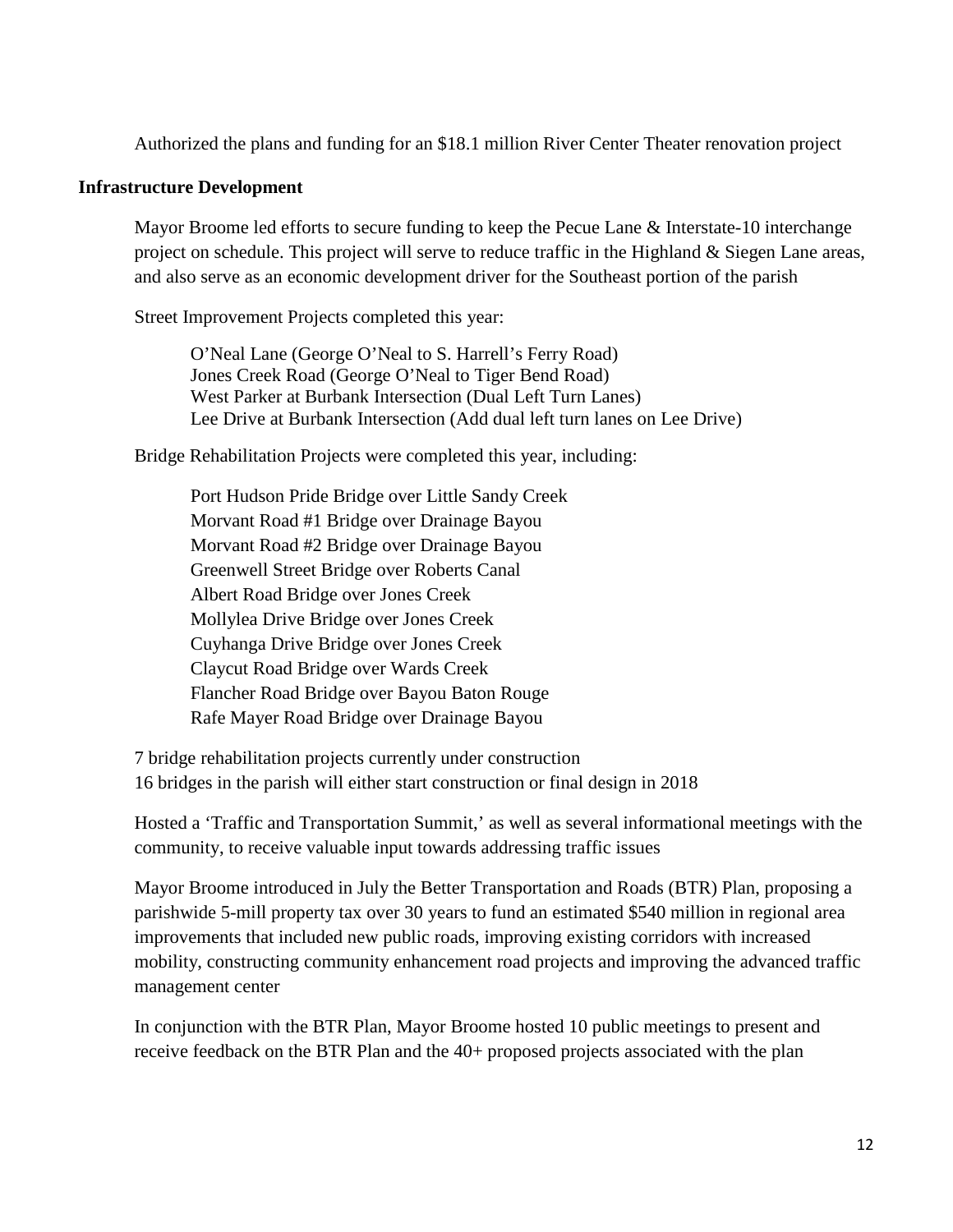Completed 14 major sewer improvement projects in 2017, including:

Zachary Area Transmission Network Improvements Project – Phase 5 Plank Road Pump Station Improvements Siegen Lane – I10 Area Rehabilitation Project Highland Road Area Sewer Upgrades – Group B Multiple Pump Stations – Highland Road-Kenilworth Parkway O'Neal Lane Pump Station Improvements – Group A Oak Villa – Monterrey Boulevard Area Sewer Upgrades South Boulevard-St. Joseph Street – Phase B Standby Generator Installations for Sewer Lift Stations Airline Highway Pipeline Project – Phase A East Boulevard-Government Street Area Rehabilitation Project Flannery Road-Florida Boulevard Area Rehabilitation Project – Phase 1 O'Neal Lane Pump Station Improvements – Group B Multiple Pump Stations – Burbank Drive-Siegen Lane

Mayor Broome pushed through a Transition Report recommendation to create a parishwide Americans with Disabilities Act Compliance Plan that will improve mobility for all residents

#### **Revitalizing Neighborhoods**

Launched the Baton Rouge ReBuilds Fellows Program, a partnership with the Corporation for National and Community Service, engaging dedicated individuals to join the City-Parish's efforts to energize and strengthen communities through neighborhood organizing, community policing, civic engagement, leadership training and youth programming

Doubled the City-Parish's financial commitment to the revitalization of the Lincoln Theater

Mayor Broome joined 150 student volunteers from around the country with the World Changers organization as they conducted service projects around North Baton Rouge, working on 24 homes conducting work such as painting, building a wheelchair ramp and other projects

Celebrated the opening of 19 new two-story, brick homes in North Baton Rouge's Zion City neighborhood, with the utilization of \$2 million in federal grant funds

Endorsed and joined in efforts with the Baton Rouge Sustainable Transportation Action Committee (STAC) on a pilot program to make streets more pedestrian, bicycle and public transit friendly in the Mid-City area.

Secured an additional \$200,000 in federal Emergency Shelter Grant funds through the U.S. Department of Housing & Urban Development to provide housing to families facing homelessness

Awarded Low-Income Home Energy Assistance Program funds to assist 7,080 families with utility services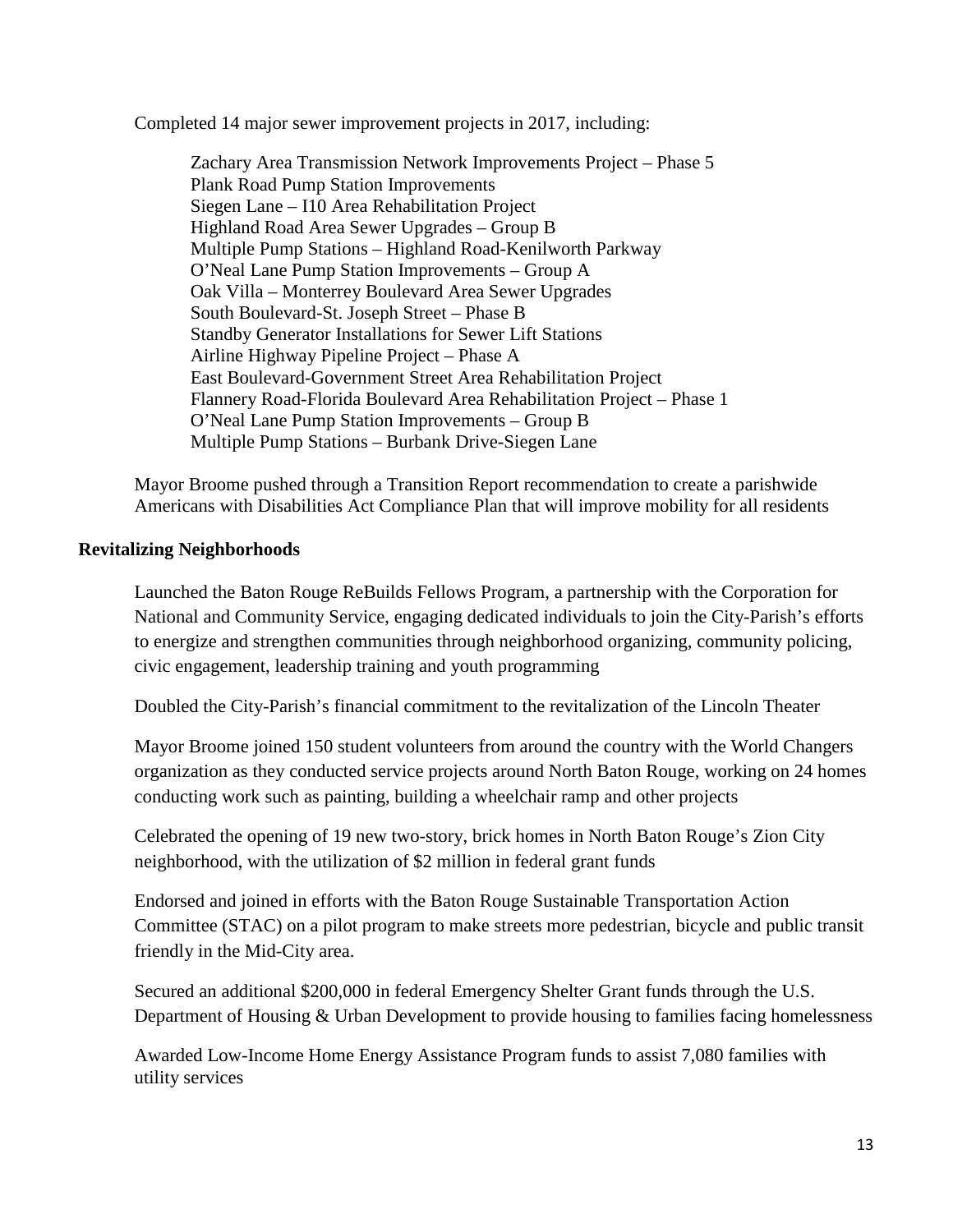Awarded \$44,697 in Emergency Food and Shelter Program funds to serve 63 families in need of assistance

Through the Department of Human Development Services, assisted over 16,000 individuals with services and programs designed to help citizens become more self-sufficient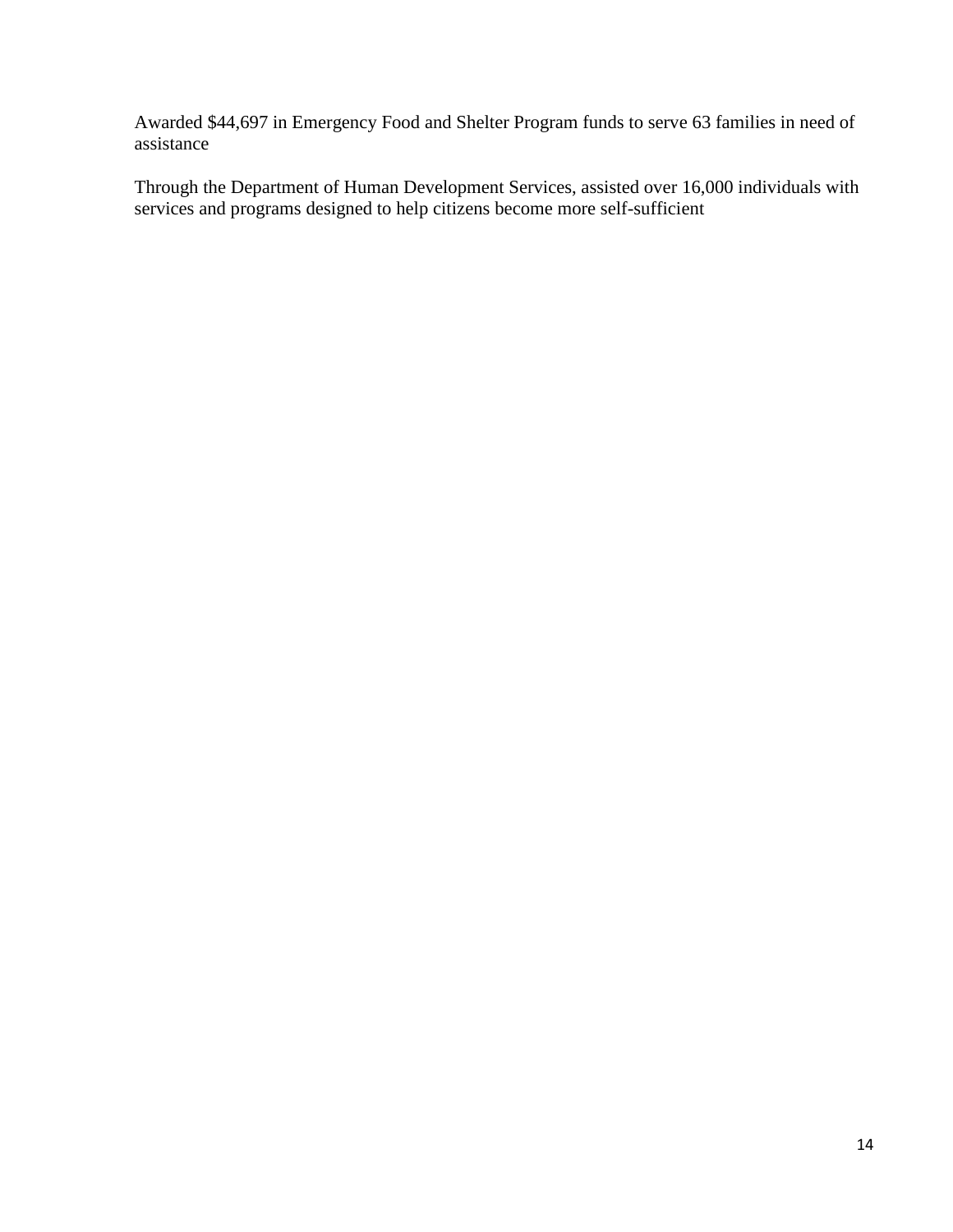## **Efficiencies & Customer Service**

#### **Managing City Finances Responsibly**

Passed a fiscally responsible and balanced stand-still budget for 2018, setting the stage for the use of data and technology to achieve efficiencies in local government operations

Saved \$800,000 in the coming fiscal year through the funding of a mental health and substance abuse diversion program that will keep citizens out of jail cells and put them into appropriate treatment programs

Through driving Information Technology consolidation efforts, identified services that are no longer needed or can be replaced through more cost-effective services, resulting in real-dollar savings of over \$300,000 over a 12-month period

#### **Increasing Government Efficiency**

Implemented a new Enterprise Resource Planning system, replacing an outdated financial and procurement system. This is the largest system modernization effort the City-Parish has ever undertaken, and when complete, it will create tremendous efficiencies in our internal operations through improved and integrated internal processes

Mayor Broome improved operational efficiency and delivery of the Office of Community Development by strategically aligning federal resources with partners in the community, such as the East Baton Rouge Public Housing Authority, the East Baton Rouge Redevelopment Authority, and the East Baton Rouge Division of Human Development Services

Ensuring the significant capital improvements to the Parish's sewer system are properly maintained, Mayor Broome implemented a Transition Report recommendation to fill or replace vacancies with private contractors, awarding contracts for sewer pump station lawn maintenance, odor control operations and maintenance, and pump station mechanical, electrical and instrumentation support

New contracts were negotiated for garbage and recycling collection services, as well as for the maintenance, repair and distribution of wheeled solid waste carts, allowing the City-Parish to continue providing consistent and reliable solid waste services to residents at a competitive price

#### **Leveraging Technology**

In keeping with her commitment to government transparency and data-driven decision making, Mayor Broome implemented an open data policy for the City of Baton Rouge and Parish of East Baton Rouge. The policy enhances the use of data and evidence in local government.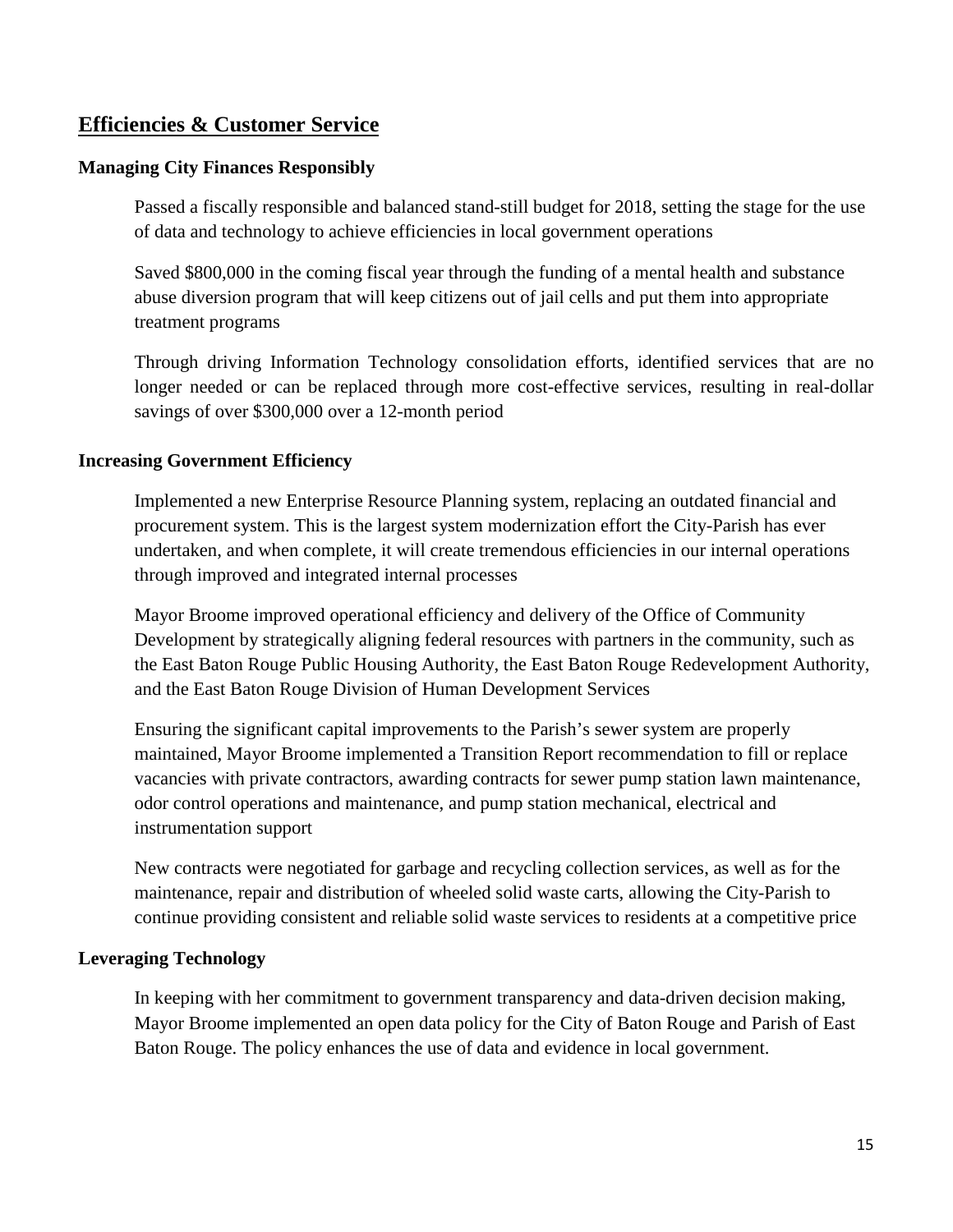Launched the Open Neighborhood BR Program, providing residents an easy to understand map of what is taking place in their geographic area

Mayor Broome announced that the capital city was selected as one of five new cities to participate in Bloomberg Philanthropies' national What Work Cities initiative – one of the largest-ever philanthropic efforts to enhance the use of data and evidence in the public sector.

Announced that Baton Rouge was named the fifth most digital city in the U.S. by the Center for Digital Government, among cities with a population of 125,000 to 249,999. This distinction comes as the result of a competitive process that annually recognizes top-ranked cities demonstrating progress and capabilities across ten key characteristics of a digital city.

Transitioned Public Works divisions to a digital map and data process, with crews now having the ability to view more than 100,000 sewer assets using a mobile device.

#### **Equipment & Facility Upgrades**

Updating Emergency Medical Services vehicle fleet with reliable and more cost effective replacement vehicles for supervisory staff

Secured grant funding for public safety generators at the Baton Rouge Police Department Headquarters, as well as City Hall complex, to ensure continuance of operations during times of outages and emergencies

In partnership with the Downtown Development Authority, installed lighting and landscape upgrades, as well as a shade canopy on the City dock

Continued construction of River Road bike path along the levee